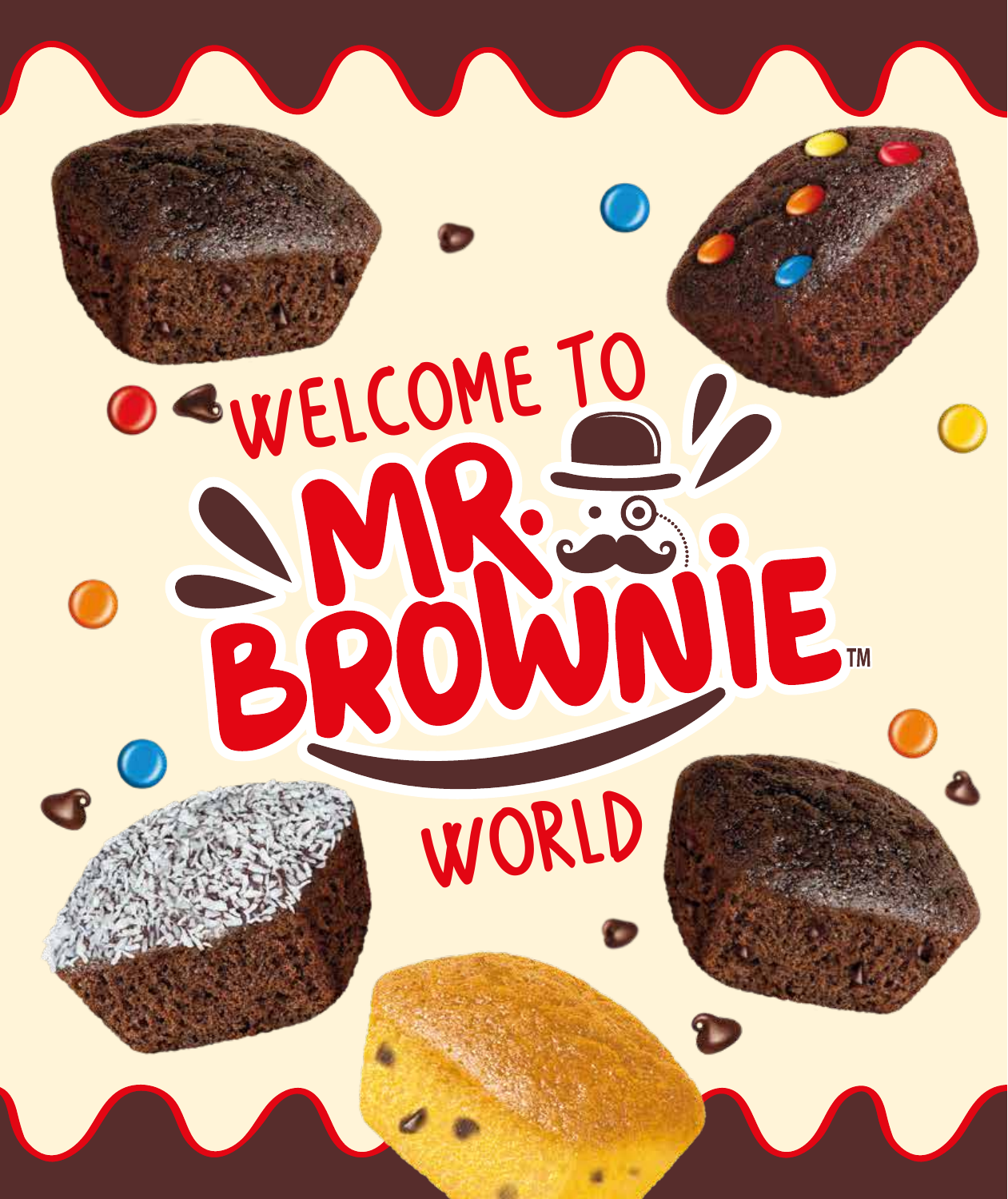

John Brown. an eccentric gentleman, decided to give up everything and dedicate himself to his passion: baking.

He put love, care and time into all kinds of cakes, but his specialty was chocolate brownies.

They were so delicious that his fame grew to the point where he began to be known as Mr. Brownie.

E.

He continues to bake them daily out of a workshop in an unknown location so that all of us can enjoy his unique and delicious brownies.

The latest rumor is that he is married to Mrs.Muffin ... **But that's** another story.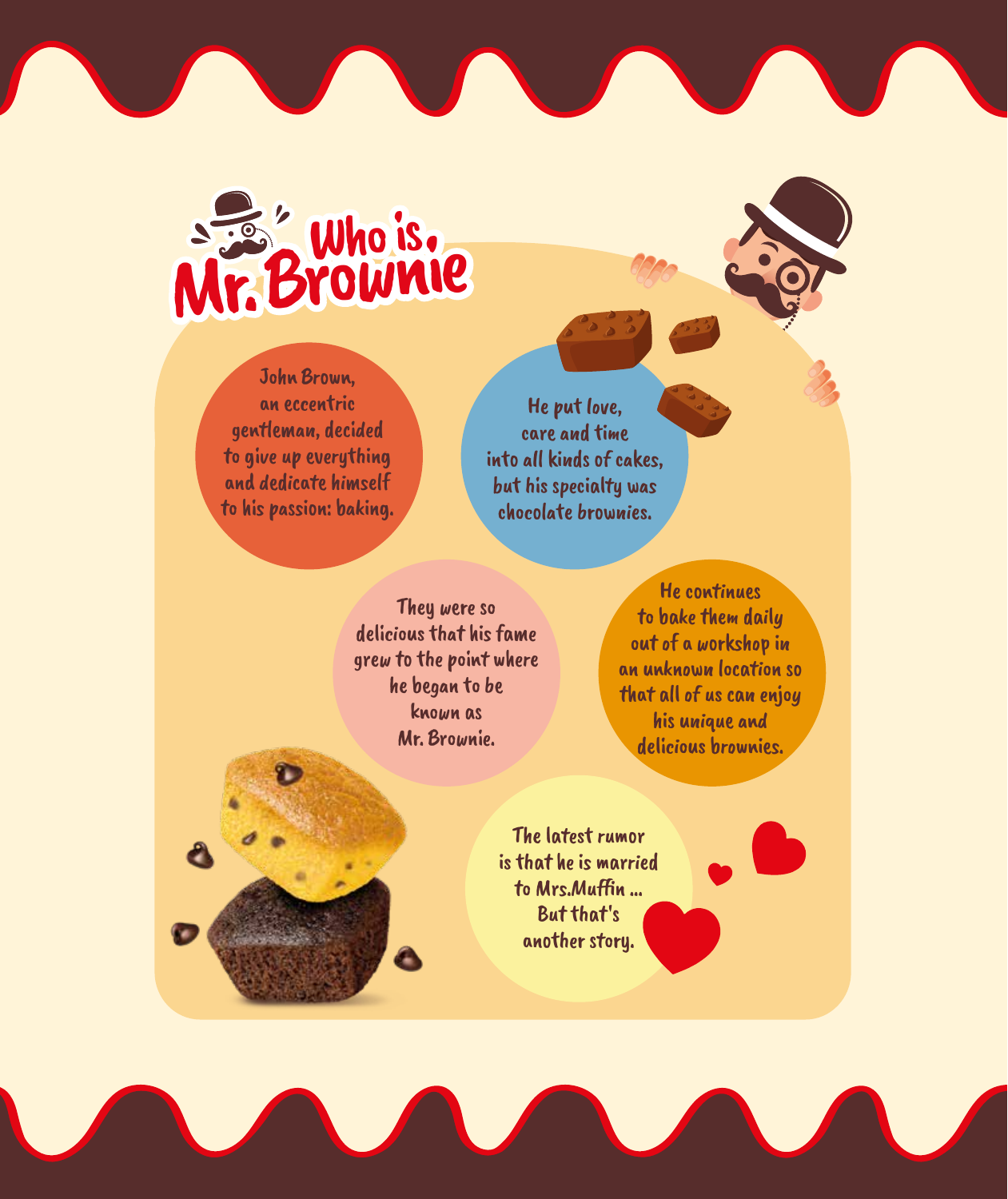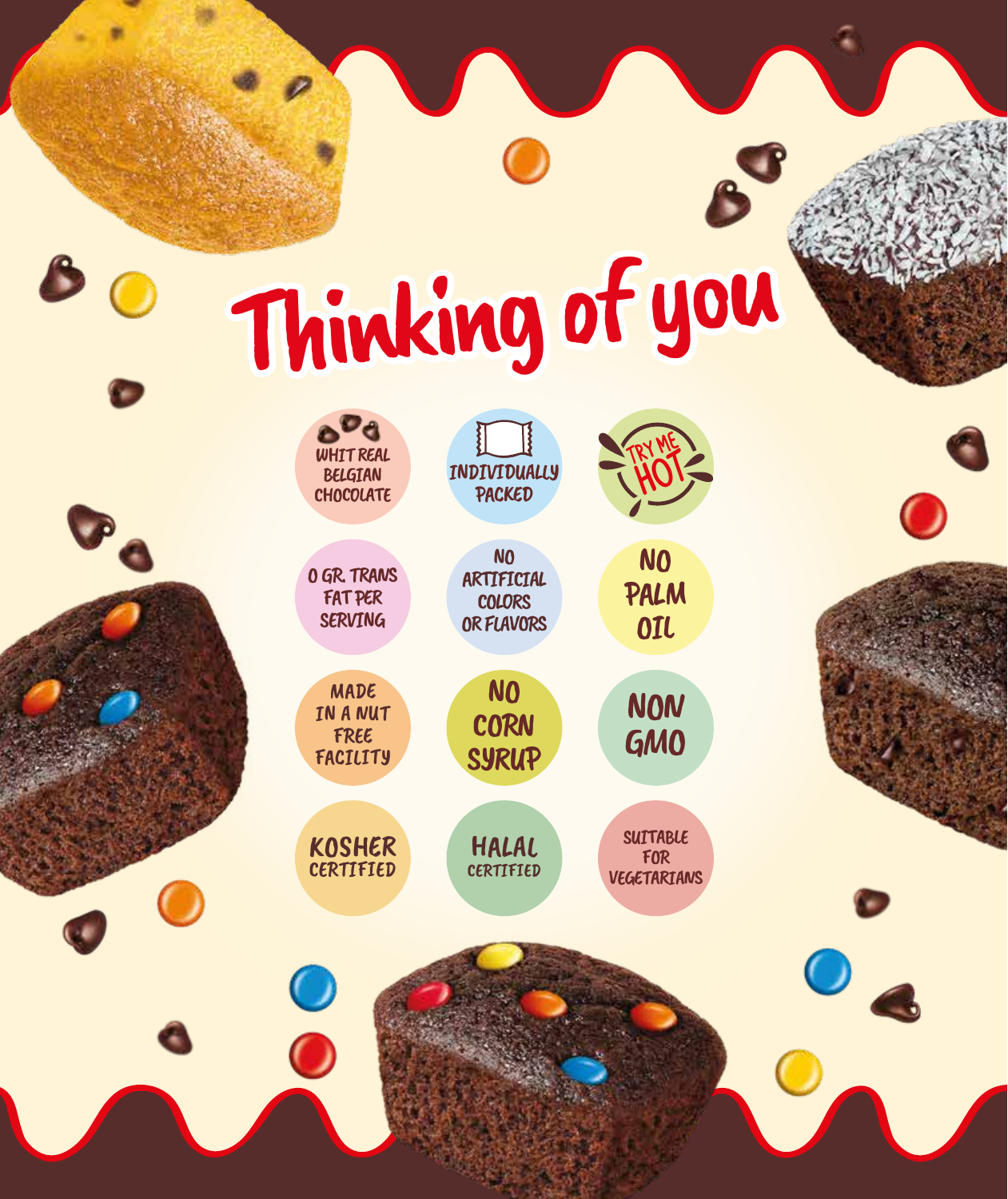

## Our Family Rich, Moist & Fudgy Brownies. Individually wrapped.







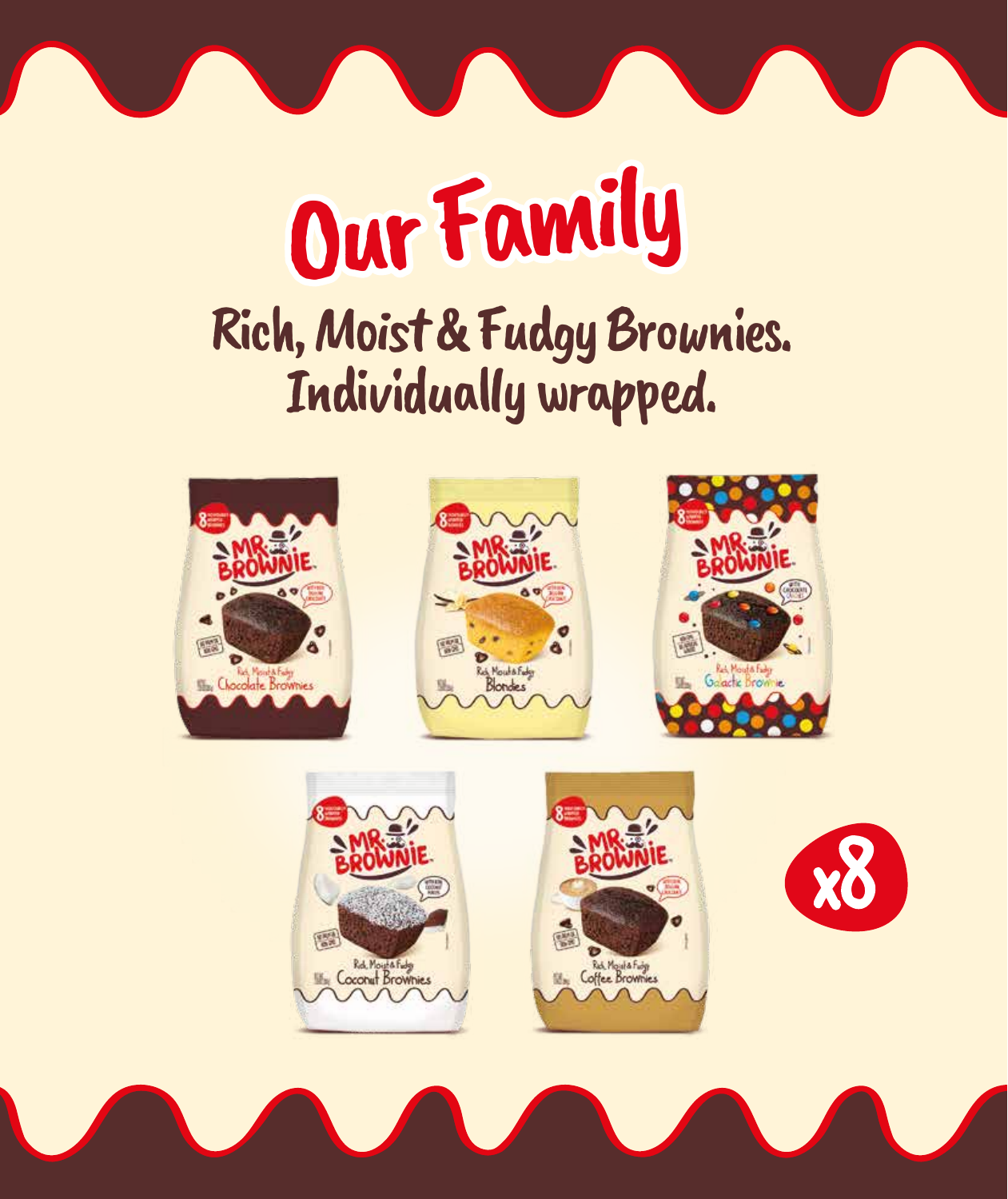















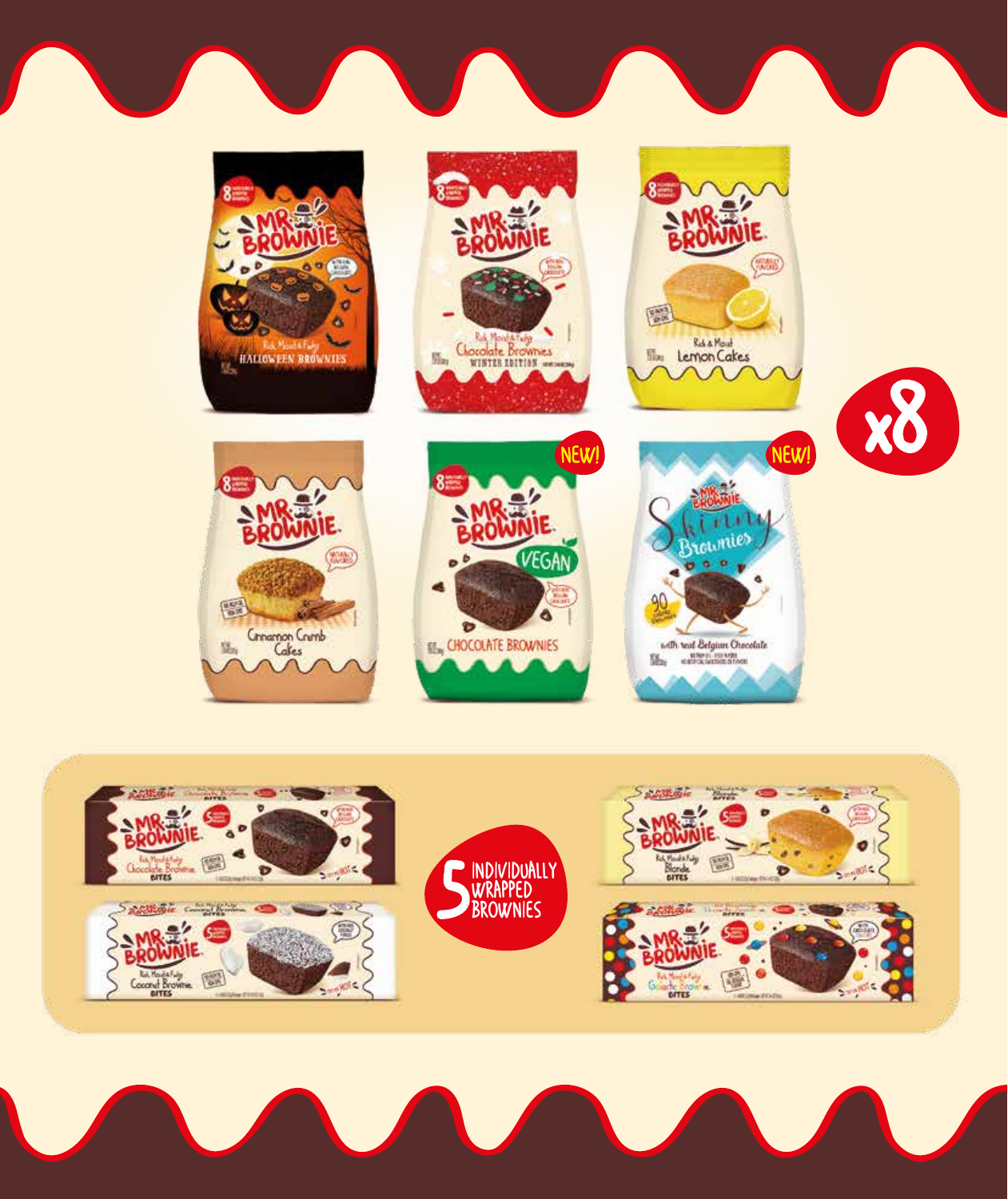



66 0 3 90000 1 1 PORTION SNACK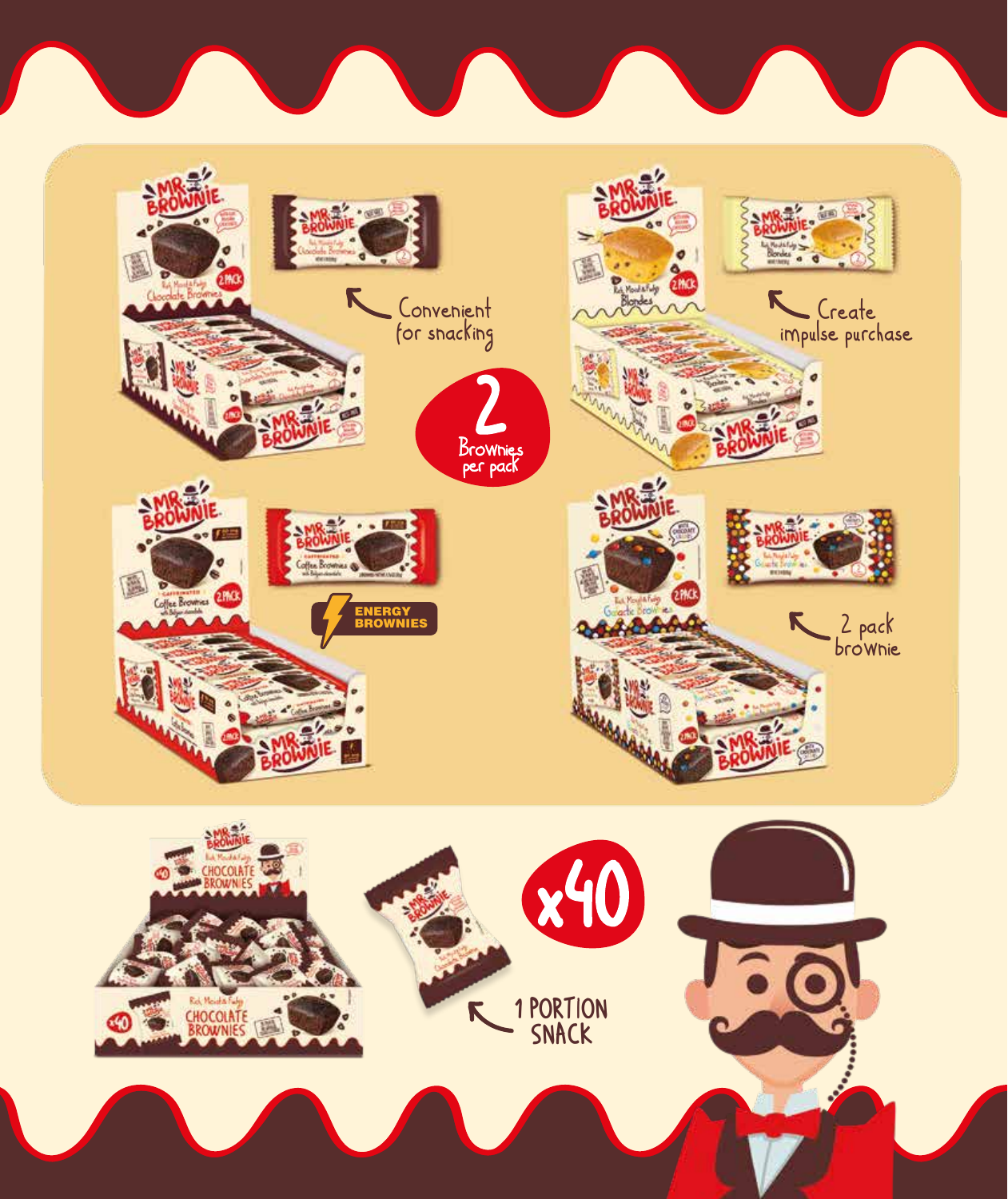



## Individually wrapped Muffins

C/ La Balsa, 7 CP: 50461 Alfamén (Zaragoza) SPAIN // Tel: +34 976 626065 Fax: +34 976 628332 // **www.mr-brownie.com**